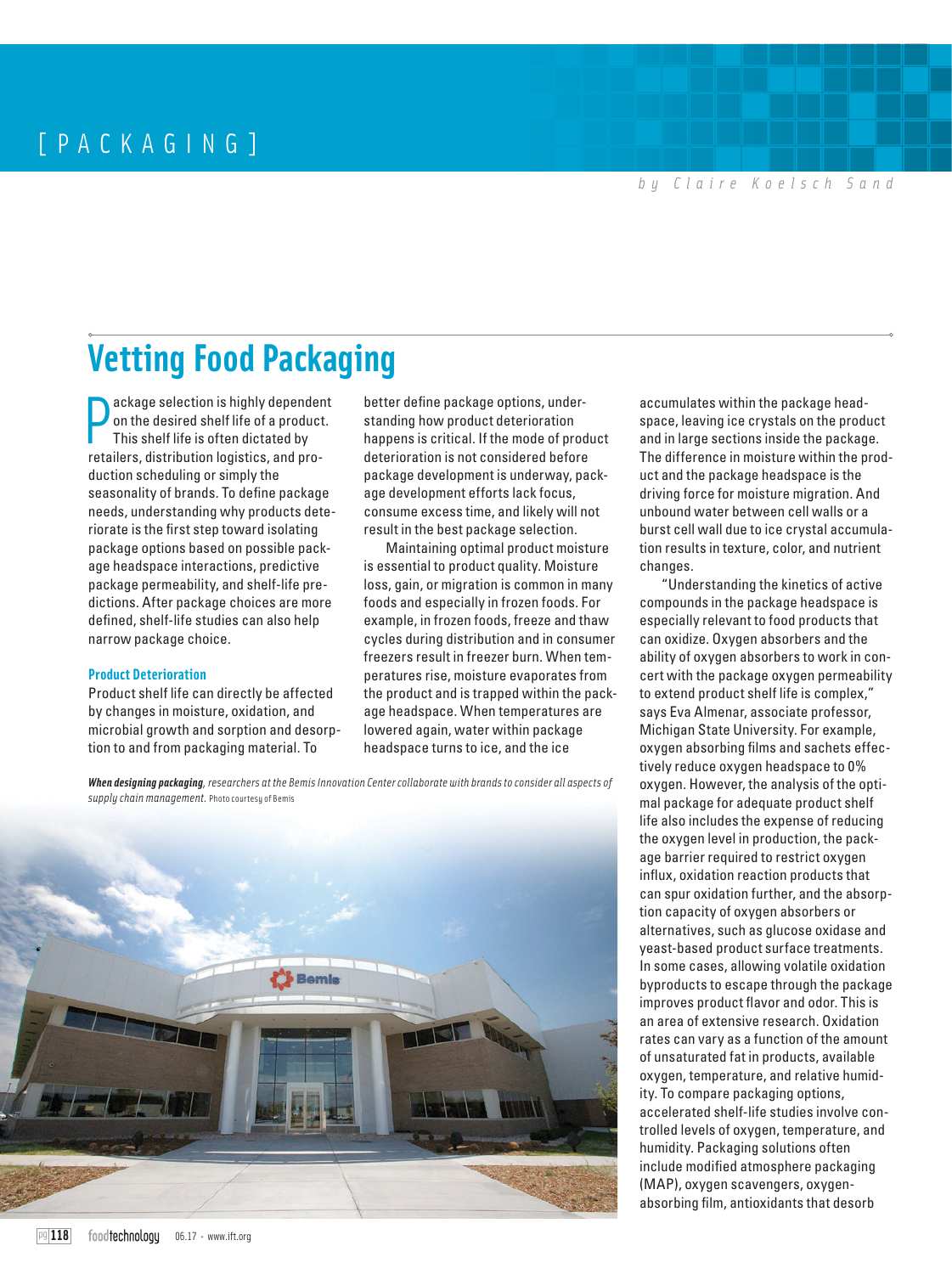from film, and superior oxygen barrier layers such as ethylene vinyl alcohol.

Controlling microbial growth involves controlling package headspace. The diversity of microorganisms in existence makes this a complex task. For example, the anaerobic bacterium *Clostridium botulinum*  presents a considerable risk in unprocessed seafood kept in vacuum packaging if temperature abuse occurs. Intelligent packaging such as time temperature indicators are used to monitor temperature. Interestingly, package headspace can also be employed to assess microbial growth by using sensors that detect gaseous metabolites in meat. For many clean label products that do not contain mold inhibitors, mold growth is controlled by MAP. In this case, oxygen required for mold growth is removed, and carbon dioxide, which has antimicrobial properties, and nitrogen are added to package headspace.

### **Sorption**

Sorption focuses mainly on the interaction between polymers and food. Many packaging materials contain polymers that come in direct contact with food. For example, the plastisol liner in metal caps are polymer-based as are coatings on paperboard and inside cans. Sorption includes desorption from polymers and adsorption from polymers. For example, desorption from polymers can transfer harmful substances into food, and absorption of flavor and odors into polymers impacts product flavor profiles and can alter package seal strength. Sorption of compounds to and from packaging into package headspace and into products is regulated by the U.S. Food and Drug Administration, the European Union, and other organizations that address indirect or direct food-contact materials. Estimation of partition, solubility, and permeability coefficients of polymers in connection with migrants using group contribution methods has been in use

since the early 1990s, and European methods have been refined to predict sorption and permeability highly accurately.

Interestingly, the coatings, sealants, and adhesives of packaging as well as components within polymers can be part

### *The difference in moisture within the product and the package headspace is the driving force for moisture migration.*

of the package headspace and affect product flavor and safety. For example, phthalate, a plasticizer commonly associated with polyvinyl chloride and polypropylene, has been restricted in the European Union since 2008 due to its toxicity. Also, Proposition 65 in California led to major research on the migration from plastics into food. And in the 1970s, incomplete polymerization of polyvinyl chloride led to the migration of the vinyl chloride monomer (a known carcinogen) until the polymerization process was refined. More recently, the migration of bisphenol A (BPA) from the polymer-based coating inside packaging was addressed by replacing coatings. "More adsorption and desorption studies are needed, especially due to recent increased use of active packaging and recycled materials; concerns about BPA, some plasticizers like phthalates, and nano-sized compounds; and a change in polymer type in metal- and paper-based packaging materials," Almenar says. She is conducting absorption/desorption studies on bio-based plastics to investigate chemical resistance, leaching of plasticizers, and other compounds. As recyclable bio-derived materials such as polyethylene furanoate and polytrimethylene furandicarboxylate gain popularity, how the sorption properties may be different from polymers that are not bio-derived is worth analysis.

#### **Predicting Shelf Life**

Rapid vetting of new package options to meet cost, distribution, and sustainability requirements is possible when shelf life can be predicted. Shelf-life models are available and are based on package permeability and rates of degradative reactions. Because many deteriorative reactions are governed by oxygen and water vapor, oxygen transmission rate (O<sub>2</sub>TR), carbon dioxide transmission rates, and water vapor transmission rate (WVTR) are major variables in predicting shelf life. Often, because of product complexities, certain  ${\tt 0}_{\tiny 2}$ TR and WVTR are targets for specific products. With new products and package shapes with varying thickness, predictions are more complex. For example, packaging professionals use  $0<sub>2</sub>$ TR values to screen packaging options in a relative sense or use finite element modeling and analysis to predict and design for specific package  ${\mathsf 0}_2$ TR and WVTR. Finite element modeling has a distinct advantage because necessary permeability can be built into package design. Packaging suppliers can provide assistance in this regard.

While water vapor permeability measurements and their relative humidity dependence are well understood, measuring oxygen permeability as a function of relative humidity is more complex. Instrumentation is being refined rapidly since the ability to measure oxygen permeability at different relative humidity levels is essential.  $0_{_2}$ TR values are often reported as 0% relative humidity, but few foods and environments have 0% relative humidity, and some polymer properties are altered by humidity exposure. So shelf-life predictions based on  ${\mathsf O}_2$ TR are challenging and oxygen barrier requirements are needed to isolate package options.

The need to get products to the market faster and reduce risk continues to impact decision making. Bemis, Neenah, Wis. (bemis.com), has developed a